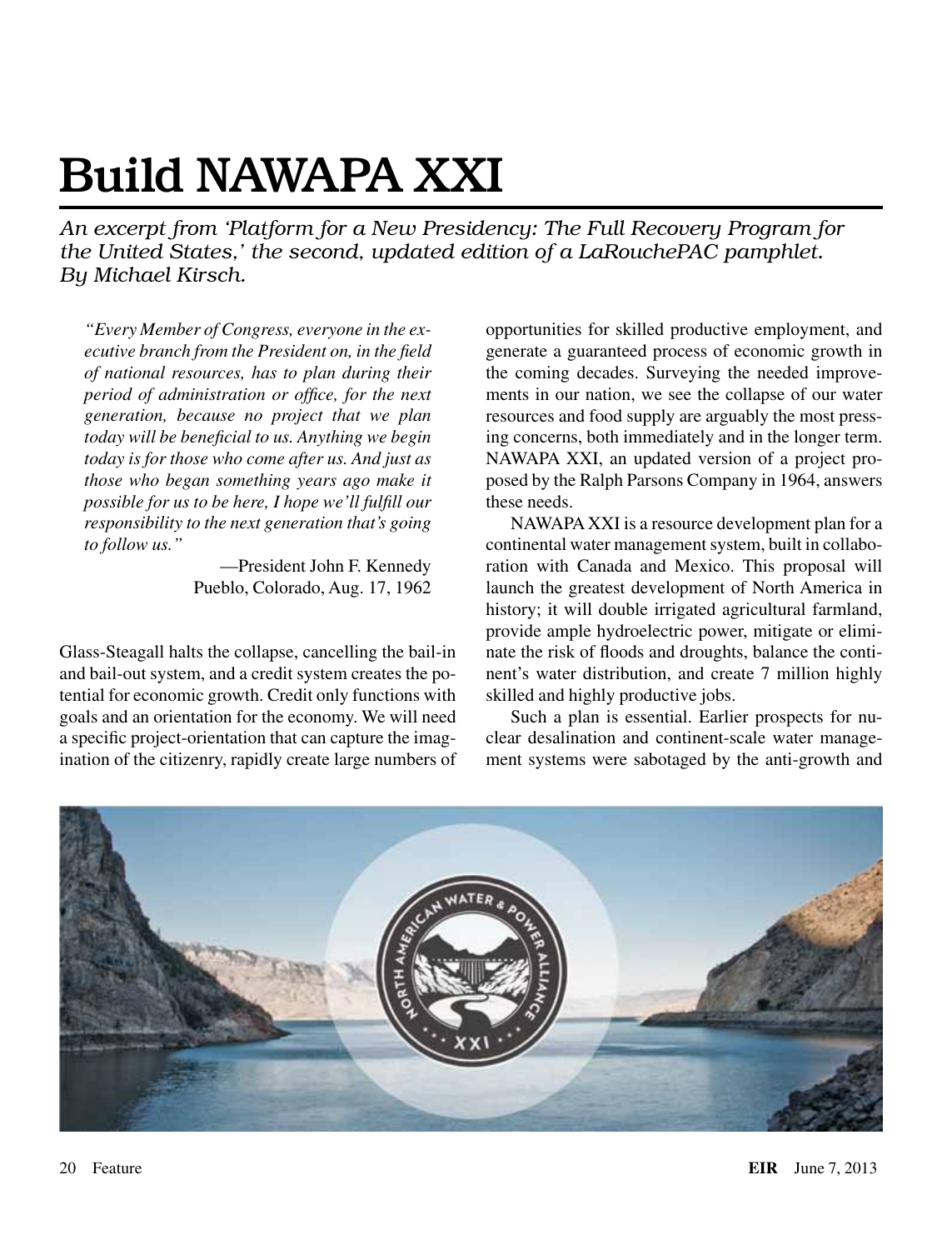"environmentalist" policies of the 1960s and '70s, with results that now pose an immediate threat to our ability to supply the most basic of needs: food.

Short-term improvements can come from changing farm policy, regulating commodity speculation, and eliminating the destructive transformation of food into fuel. But shrinking water resources and diminishing groundwater supplies mean sharply reduced population potentials in the U.S., Canada, and Mexico in the future, unless NAWAPA XXI is built.

## **Water, Food Crisis, and Depopulation: Western States Now Parched**

The majority of U.S. food production lies in the western states. Lack of water availability in the highly irrigation-dependent and agriculturally productive West is leading to the shutdown of food production. This is not a description of the distant future, but of our immediate present.

From 1950 to 1980, the area of irrigated farmland rose from 25 to 58 million acres, but since then has gone nowhere, and in recent years has begun to decline.

# Food Production In the West

**Produce:** Nationwide, about 60% of all fruits and vegetables come from the 17 western states, and production is on the decline. California's Central Valley alone produces one-third of all produce of the United States, and is now in a severe water supply crisis.

**Grains:** 35% of all wheat is produced in Kansas, Oklahoma, and Texas; other major shares of grains are produced in the West.

**Beef and Dairy:** The seven Plains States and California account for 50% of the national cattle herd, which is now at its lowest level since 1952. Roughly one-fifth of the world's beef is produced in the United States. California is the leading dairy state, accounting for 20% of U.S. milk produced, and the state's production is now in decline.

Currently, some 75% of irrigated farming in the U.S takes place in the 17 western states.

In the Southwest, river flow is very limited: The 32 million acre feet per year (MAFY) flow of the Sacramento (17), San Joaquin (3.4), Colorado (11), and Rio Grande (0.7) river systems, while brilliantly developed in the beginning of the 20th Century, are almost completely used. Water from just one river, the tapped Colorado River, irrigates roughly 15% of the crops in the United States. Throughout the 17 western states, reservoir levels are declining.

In the High Plains States, agriculture is largely dependent on the Ogallala Aquifer, whose water provides for almost 30% of all irrigated agriculture in the U.S., irrigating more than 15 million acres of crops each year; those water levels are dropping.

The lack of river water has led to increased groundwater use. Even before our current drought episode considered the worst in 50 years—large parts of the Southwest and High Plains states have come to be reliant on more and deeper wells. Pumping of groundwater for irrigation, as of 2005, was three times the volume in 1950.

Land subsidence is extensive from Southern California, to West Texas, to Nebraska. Salination of farmland is worsening, for lack of flow-through of fresh water to flush the soils. One-fifth of California's aquifers are in serious over-draft. The acreage under production in the Central Valley has been declining. New Mexico and West Texas are already 90% dependent on wells, but wells are running dry.

The water table of the mid- and southern-Ogallala Aquifer region (the Southern High Plains States) has plunged. In many areas, water levels have plunged by 50 to 200 feet, compared to pre-pumping levels, and the rates are accelerating. The aquifers are not recharging; more and more farmland is being abandoned as pumping costs increase, water availability decreases, and aquifer levels drop.

Add up all these figures, and the only conclusion is a dramatic food crisis, and consequent depopulation of the United States, Canada, and Mexico.

The chief cause of this crisis has been the prevention of launching a cooperative agreement among the sovereign nations of North America to fully develop their resources as a coordinated system. The basis for such an agreement between was established in the 1960s.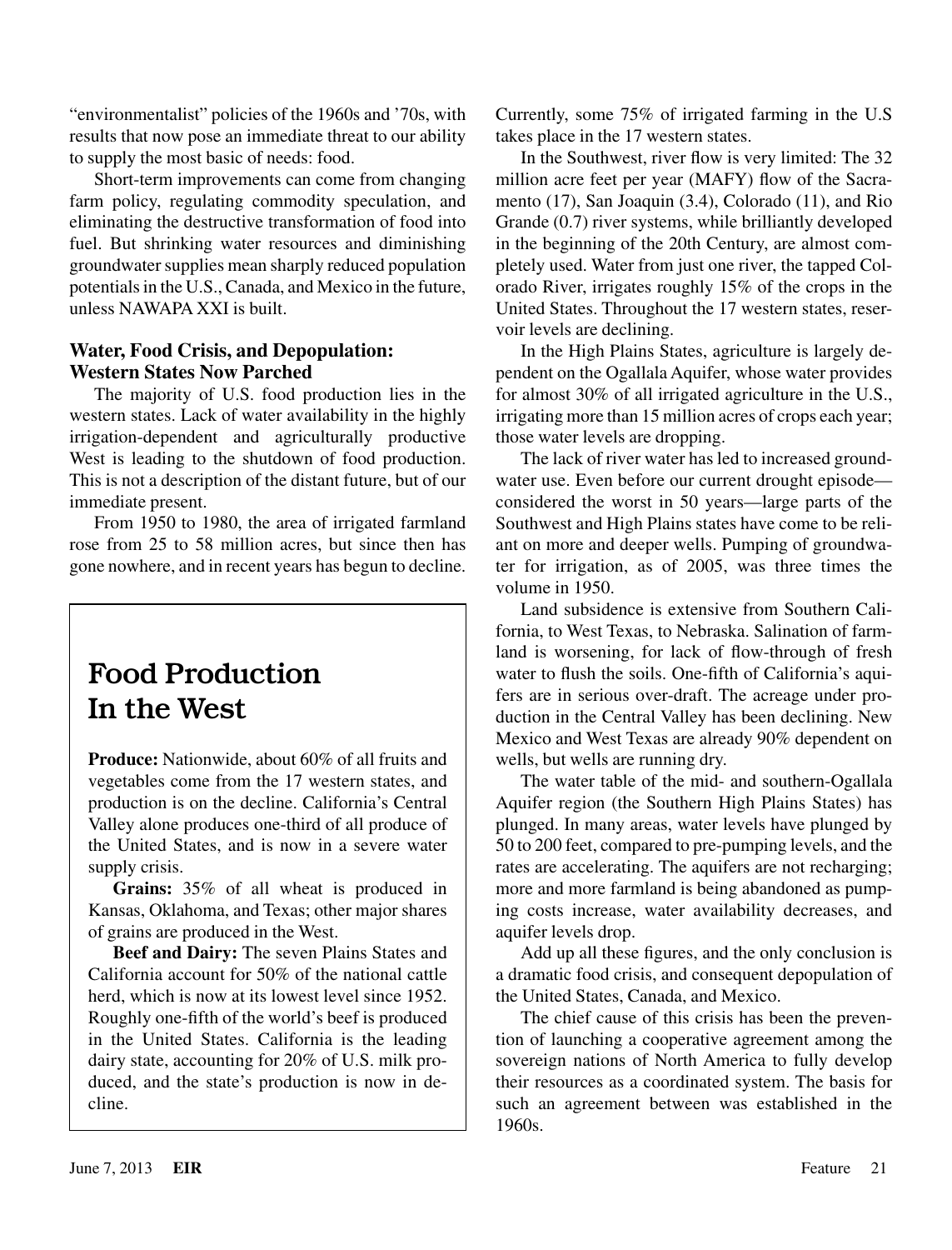### **The History of NAWAPA**

Let us remember that only a generation or two ago, all the great rivers of America—the Missouri, the Columbia, the Mississippi, the Tennessee—ran to the sea unharnessed and unchecked. Their power potential was wasted. Their economic benefits were sparse. And their flooding caused an appalling destruction of life and property. This nation began to develop its rivers systematically, to conserve its soil and its water, and to channel the destructive force of these great rivers into light and peace. And today, as a result of this, the face of this nation has been changed. Forests are growing where there was once dirt and waste. Now there is prosperity where our poorest citizens lived.... The question which confronts us is the whole question of our resource development in the western United States in the 1960s. Surely a continent so rich in minerals, so blessed with water, and a society so replete with engineers and scientists can make and must make—the best possible use of the bounty which nature and God have given us, public and private, federal and local, cooperative and corporate.

> —President John F. Kennedy, Oahe Dam, South Dakota, Aug. 17, 1962

The Tennessee Valley Authority of President Franklin Roosevelt demonstrated that man was capable of harnessing not just the flow of rivers—turning what had been an enemy of the people living there into an ally working along their side—but of bringing the functioning of entire river systems under his conscious control. With locks, dams, canals, and reservoirs, we were able to bring the entire hydrological cycle of the Tennessee Valley under our dominion and induce the once wild rivers to act at our behest, generating abundant electricity and irrigating our fields. At the same time, large Colorado River storage facilities began to be constructed, followed by the California Water Plan, and similar projects, creating the potential for the enormous productivity of western agriculture.

At the end of the 1950s, a similar design was conceived for river systems from the Mississippi River all the way west, and north to the Arctic, named the North American Water and Power Alliance (NAWAPA). This would be a TVA, but on a far greater scale. Not only would we engineer the hydrological cycle within a single basin, but we would carry water from one basin to the next, from Alaska to Mexico, linking them to create a North American-wide water management system—a continental TVA.

At the same time, the plans were being laid to bring man into space, engineering studies were underway to demonstrate the feasibility of such a vast project on earth. The NAWAPA plan was originally designed by the Ralph M Parsons engineering firm in California.

In the early 1960s, Sen. Frank Moss of Utah became its leading advocate, forming the Senate Special Subcommittee on Western Water Development to study the feasibility of the plan, as well as entering into an international dialogue with Canada about the shared necessity of the development of both nations. There was early support from Canada's Prime Minister Lester Pearson, as well as widespread bipartisan support in both houses of Congress. In September of 1965, Senator Moss introduced Senate Concurrent Resolution 55, calling for NAWAPA to be referred to the U.S.-Canada International Joint Commission. A similar resolution was introduced in the U.S. House of Representatives for consideration. Among the cosponsors of the NAWAPA resolution was Sen. Robert Kennedy, who wrote in a letter to Moss:

I am glad to join you as a co-sponsor of S. Con. Res. 55 expressing the sense of Congress that the President refer to the International Joint Commission the subject of the North American Water and Power Alliance.... This proposal de serves careful study and consideration by both the United States and Canada, and has applications to the East as well as the West.

However, though a juggernaut was building in favor of this project, official government action on NAWAPA stalled as the United States was sucked into heavy combat in Vietnam in the years following John F. Kennedy's death.

Though support for the project continued among leadership in both the United States and Canada, a cultural paradigm shift was in progress away from Kennedy's "New Frontiers" and into drugs, existentialism, and radical environmentalism. With the assassination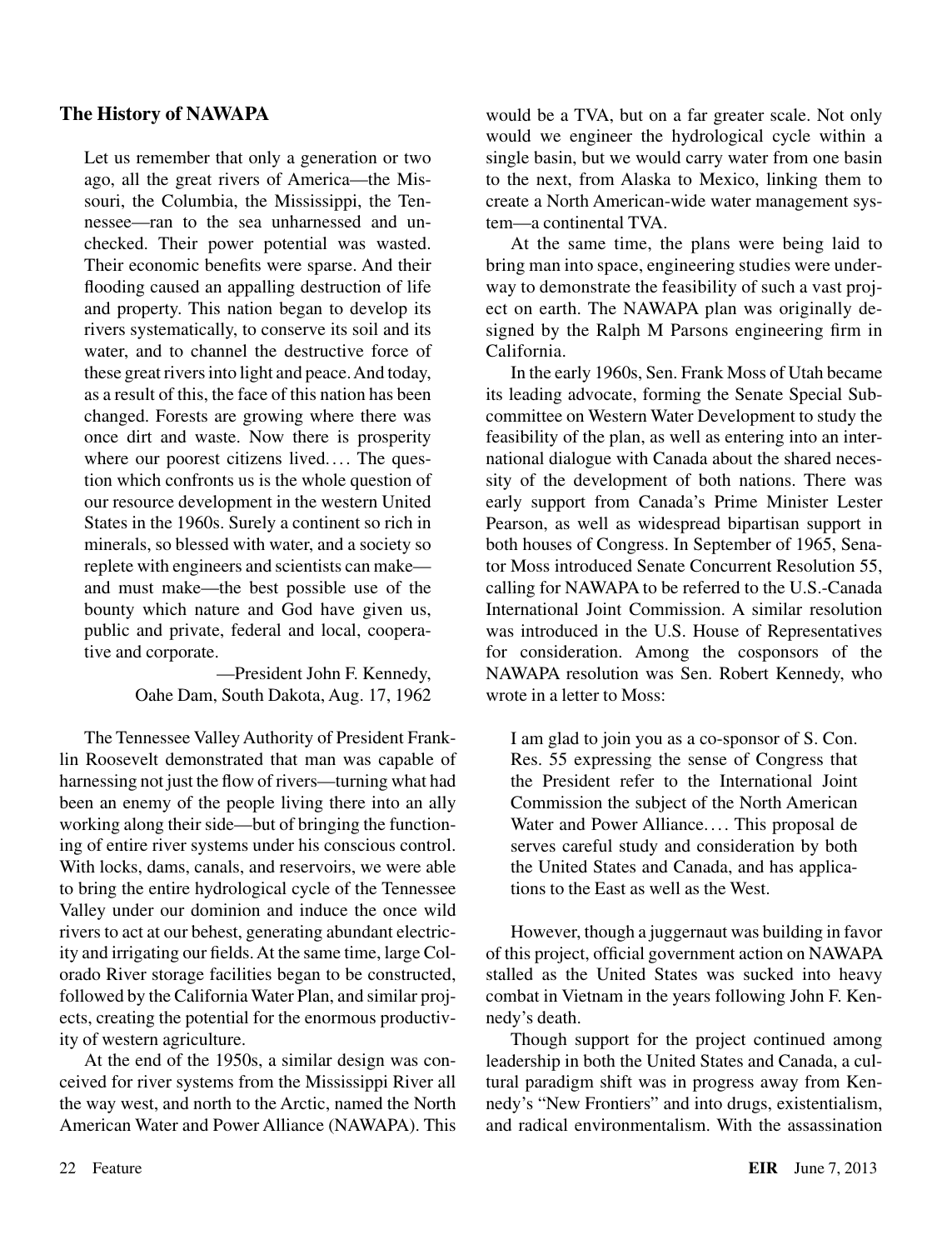of Robert Kennedy in June of 1968, the formerly brilliant hope of NAWAPA faded. The outlook for infrastructure-building came to a halt and the government of the United States submitted to the formerly intolerable and unscientific Malthusian doctrines of over-population and scarcity of resources, in contrast with all prior trends of mankind's technological development and role as a creative force on the planet.

Water shortages were guaranteed to come, as pumping drew down underground water levels and aquifers were depleted, while surface water runoff management and reservoirs became completely insufficient for farm, residential, power, manufacturing, and other uses.

#### **The Present Requirement**

Having a North American water plan is necessary for the development of Canada, the United States, and Mexico. This is not an optional project. Without integrating the water resources of the continent into a controllable system, increasing population growth, and even maintaining the current population, will not be possible.

The progress of continued application of technology was shut down, when the possibility to build NAWAPA was shut down. NAWAPA was not an option that was turned down, it was a necessity that was blocked.

The sovereign nations of the continent, sharing the same broad Pacific and Atlantic weather systems, must rise to act on the scale of the continent, for the betterment of mankind, and build a North American water management system, which utilizes wasted water resources through a system of drought and flood control.

## **Project Overview**

We live on a continent whose western part has a wide discrepancy of rainfall distribution, due to the particularities of the Pacific Ocean weather system. The area stretching from Alaska and Yukon down to Washington State has 40 times the annual river runoff of the Southwest and northern Mexico. Floods in some regions, and droughts in others, unpredictably wreak havoc, decimating food supplies and destroying cities. NAWAPA XXI will create a continental system of water regulation that can redistribute wasted runoff waters of northern Canada and Alaska to make the Great American Desert bloom, and turn would-be flood waters in one area into the means for fighting drought in another, all through the construction of a massive infrastructural network which can direct these flows and provide a scientific analysis of their best use.

At first thought, it would seem that to move some of this extra runoff to areas where there is little, a very long canal or series of pipelines would be required, but closer inspection shows that such a canal is already built. More specifically, there is a continuous stretch of natural canals, in the form of Rocky Mountain trenches and valleys, stretching from southeast Alaska through southern Idaho, roughly 2,000 miles. All that is required is the construction of 31 dams along the route, and a mountain reservoir system can be formed, capable of making a portion of annual runoff available as permanent source of water to the Great American Desert, which will last as long as the rain continues to fall in the northern mountains of the continent.

Such water transfer would more than double the amount of agricultural land under irrigation west of the Mississippi. It would provide an enduring water supply for cities, farms, and industries across the Southwest, and secure livelihoods for generations to come. The construction of the northern storage and power system will bring with it the industrialization of Alaska, the rapid development of British Columbia, and the general development of the continent as a whole. Implementing the project will save and revive vital industries and technological capabilities, and create millions of longterm productive jobs. In addition to the on-site construction and site preparation for the project, manufacturing all over the country will be dramatically expanded to meet the needs.

To speak quantitatively about these volumes of water, the usual unit is millions of acre-feet per year (MAFY). Rainfall in Alaska, Yukon, and British Columbia is about 2,200 MAFY, and runoff is about 1,300 MAFY, while the catchment areas in Alaska and Canada have an annual runoff of 630 MAFY. In comparison, the southwest U.S. has a total runoff of only 32 MAFY.

Strategically located dams and tunnels will connect collected runoff of the Susitna, Copper, and Tanana River valleys to the Yukon River valley, forming a giant reservoir, out of which water will be joined with the Taku River, where a pump lift will bring water into the Stikine, Nass, and Skeena river valleys, joining two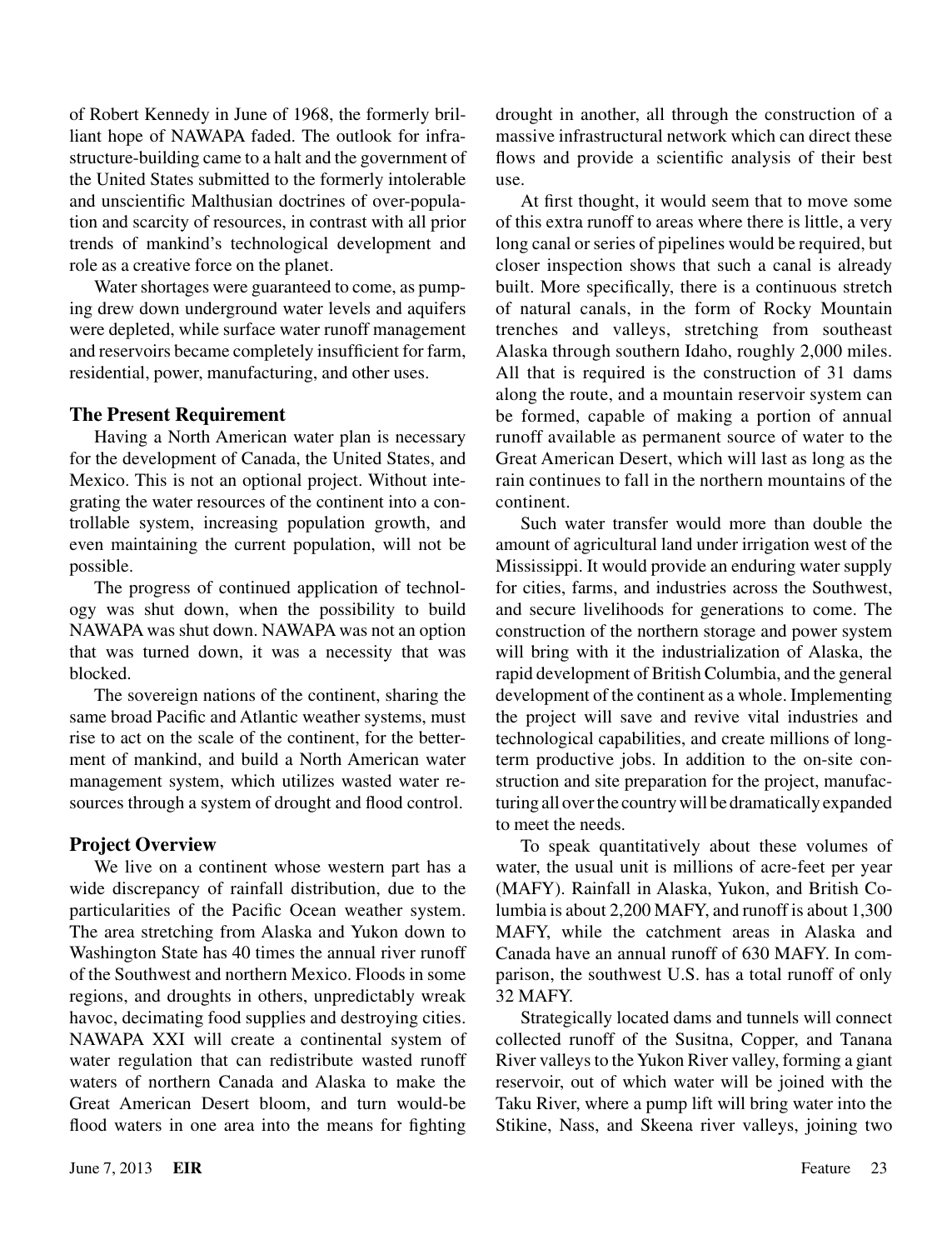#### **NAWAPA XXI; Continental Water Management**



large lakes north of Prince George, British Columbia. From there, the water will be pumped into the Rocky Mountain Trench reservoir, formed by three dams at the head waters of the Fraser River. From there the water would be be delivered into the United States and Mexico, entering Montana and Idaho, completing the 2,000-mile mountain reservoir system before tunneling into the Great Basin.

An additional branch of the plan contemplates an industrial corridor and barge canal to be built across the Canadian prairies, connecting the Peace River to Lesser Slave Lake, to the Saskatchewan and Qu'Appelle Rivers, to Lake Winnipeg, and Lake Superior. Sufficient water supplies will be drawn from the canal for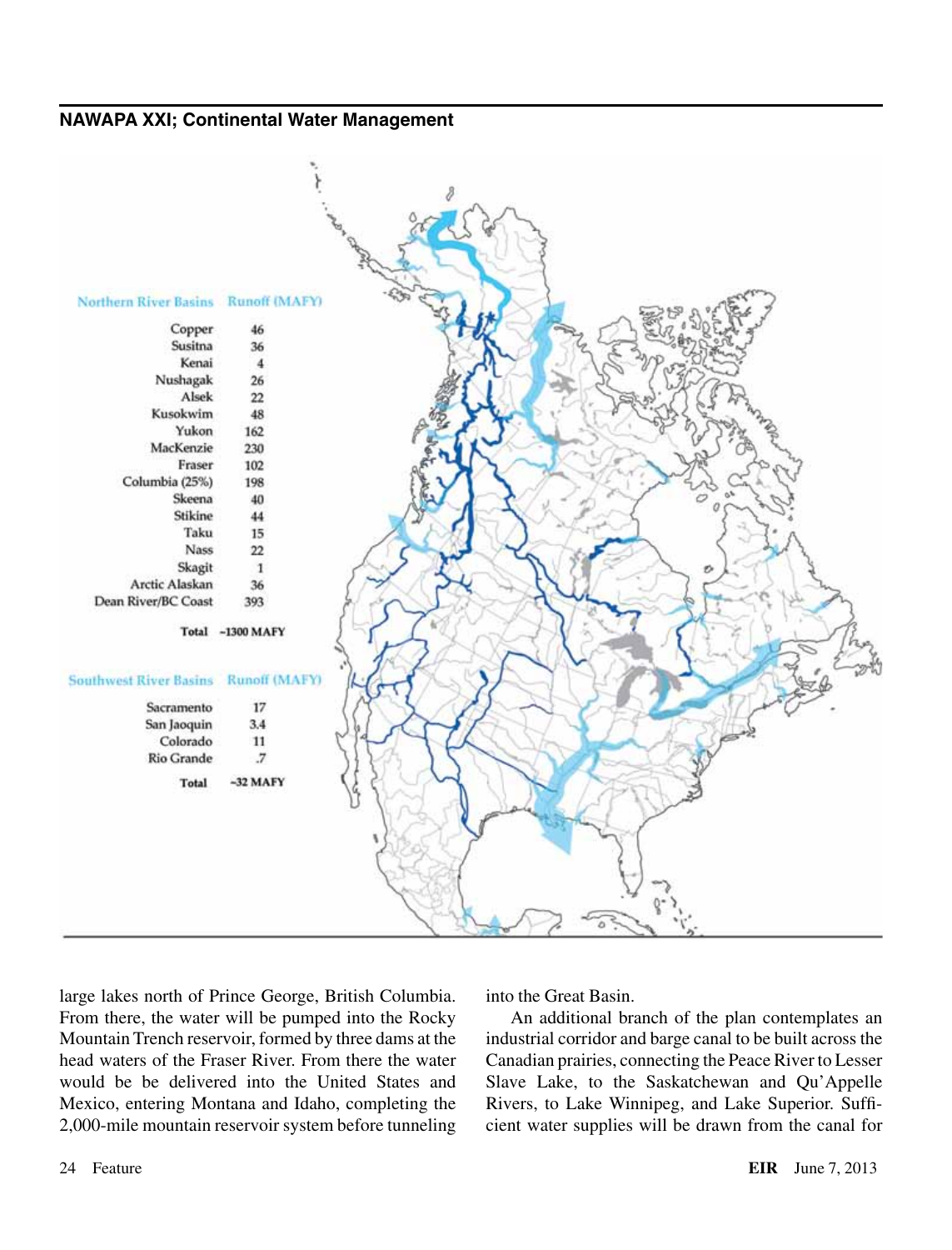#### **U.S. Drought and Flood Control System**



the needs of Alberta, Saskatchewan, and Manitoba. The source of the water would be primarily from the upper tributaries of the Mackenzie River, whose mean discharge is 230 MAFY. A regulation system of the Mississippi and Missouri rivers, as well as potentially the Great Lakes, would rely on the excess runoff from this system. Additional plans, such as diversion of James Bay runoff, could be incorporated into the final design.

All of these plans will form an interconnected grid across the continent, which can divert water as needed to minimize the effects of droughts and flood. The whole area can be managed as a single system. For the first time in history, mankind will be acting on an entire continent. Studies indicate that water falling on land is typically "recycled" 2.7 times through evaporation and re-precipitation.

As NAWAPA XXI comes into operation, there will be surprises, as the water recycling creates a broader hydrological effect than the direct water contributions from the distribution system itself. By consciously changing the local atmospheric and soil moisture, we set the conditions for learning much more about the functioning of the earth and its biosphere as a system. Detailed descriptions follow.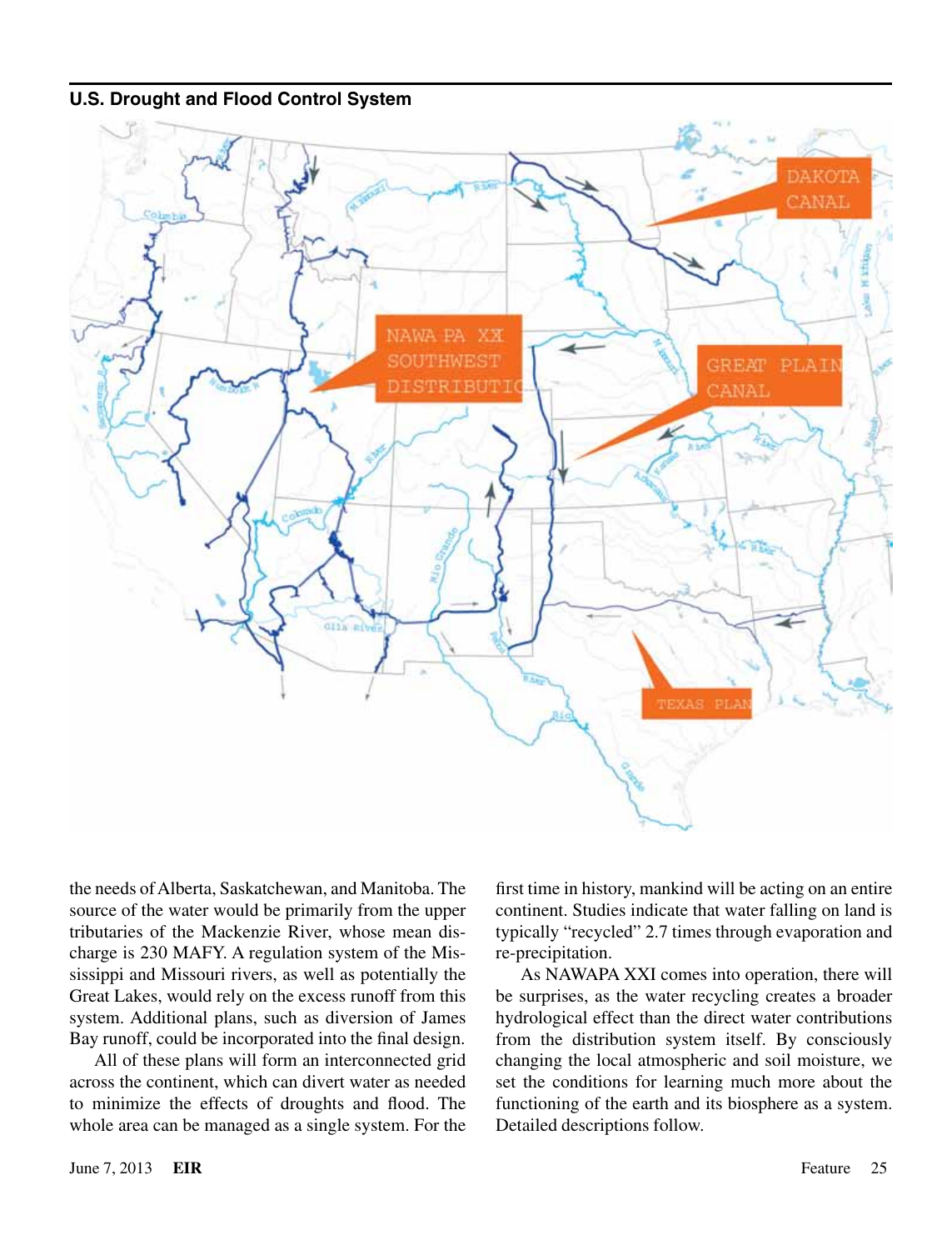

NAWAPA XXI will tunnel into the Great Basin and the Colorado Basin, creating reservoirs on the tributaries of the Colorado River, feeding water into the main stem of the Colorado. A large distribution reservoir, up to four times the size of Hoover Dam's Lake Mead, will be formed in the Little Colorado River valley. Out of this central reservoir, tunnels and canals will form three reservoirs on the tributaries of the Salt River, three reservoirs on the tributaries of the Gila River, and a large reservoir on the headwaters of the Gila. A tunnel will connect a reservoir formed on the Gila River to the Rio Grande Basin, crossing and supplying water to the Rio Grande River, and forming a large reservoir on the Pecos River, which will supply West Texas and Mexico, and connect to eastern Colorado.

Throughout the Colorado and Rio Grande basins, pumping costs will be eliminated, farmland restored, and with the water added to Utah, Arizona, New Mexico, and West Texas alone, 14 million acres of farmland could be opened up. The average 11 MAFY currently flowing through the Colorado River will be increased up to 100% through these added reservoirs; the Pecos and Rio Grande rivers will become full and flow year round.

Approximately 30 new reservoirs will be formed in New Mexico, Arizona, Nevada, Utah, and Colorado, changing local climates, and expanding recreation. The storage capacity of the Rio Grande Basin will be doubled, from 20 MAF to 54 MAF, a 170% increase. The Colorado Basin will be increased by up to 230%, from 61 MAF largely from Lake Mead and Lake Powell, up to 230 MAF. A 7-MAF reservoir will be formed 50 miles north of Las Vegas, just north of Hayford Peak, in the Sheep Mountain range, distributing water to Southern Nevada and paralleling the Colorado River, supplying water to farms before continuing south to Mexico, and the Imperial Valley.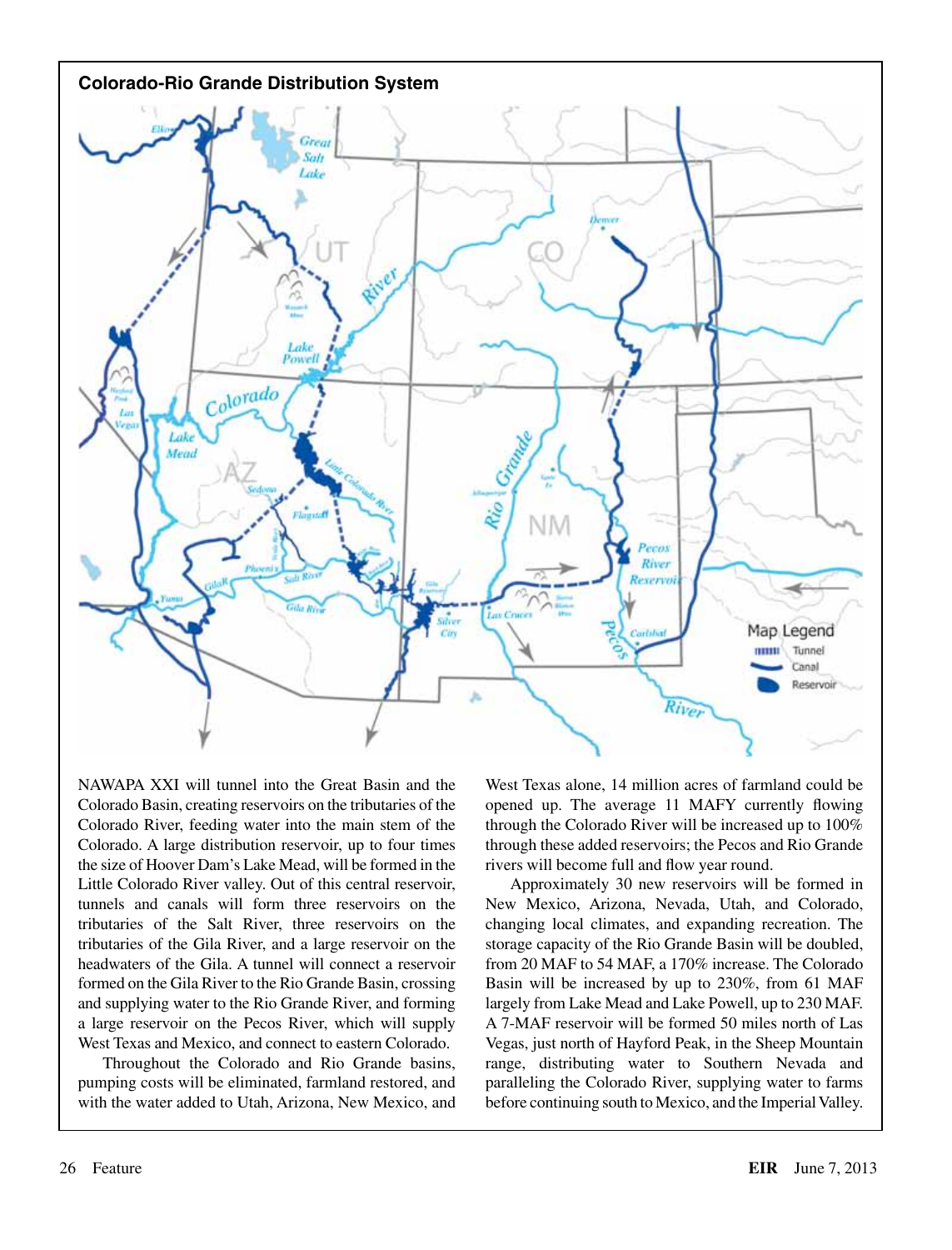

By releasing a portion of the water collected in the Rocky Mountain Trench and adding it to the upper Columbia River, into the reservoir formed by Mica Dam, near Revelstoke, British Columbia, additional water will be available to be pumped out of the Columbia River further south, at the Dalles Dam into a reservoir and aqueduct system, beginning with a series of reservoirs on the Deschutes River, before continuing downhill through Central Oregon and Northern California, connecting with the Klamath and Sacramento rivers.

Connecting with Goose Lake and the Pitts River, increased water supply will flow into Shasta Lake, one of the key storage reservoirs of the Central Valley Project. An additional canal could be added to supply Eagle Lake, and link into Oroville reservoir. These connections will secure the nation's vital agricultural production of the Central Valley, making unnecessary the unsustainable pipeline proposals to bring water from the Sacramento Valley to Southern California, and instead delivering a renewable supply from excess northern precipitation.

A 7-MAF storage reservoir will be created between Murdoch and Bald Eagle mountains, 50 miles east of Elko, Nev. By connecting this reservoir with a 30 mile canal to the Humboldt River, water can be distributed across the state, ending at the Humboldt Sink, and from there, can be linked to Lake Lahontan, of the Truckee Carson Irrigation District, serving Northern Nevada, before continuing south and connecting with the Owens River, refilling Owens Lake over time, reviving farmland.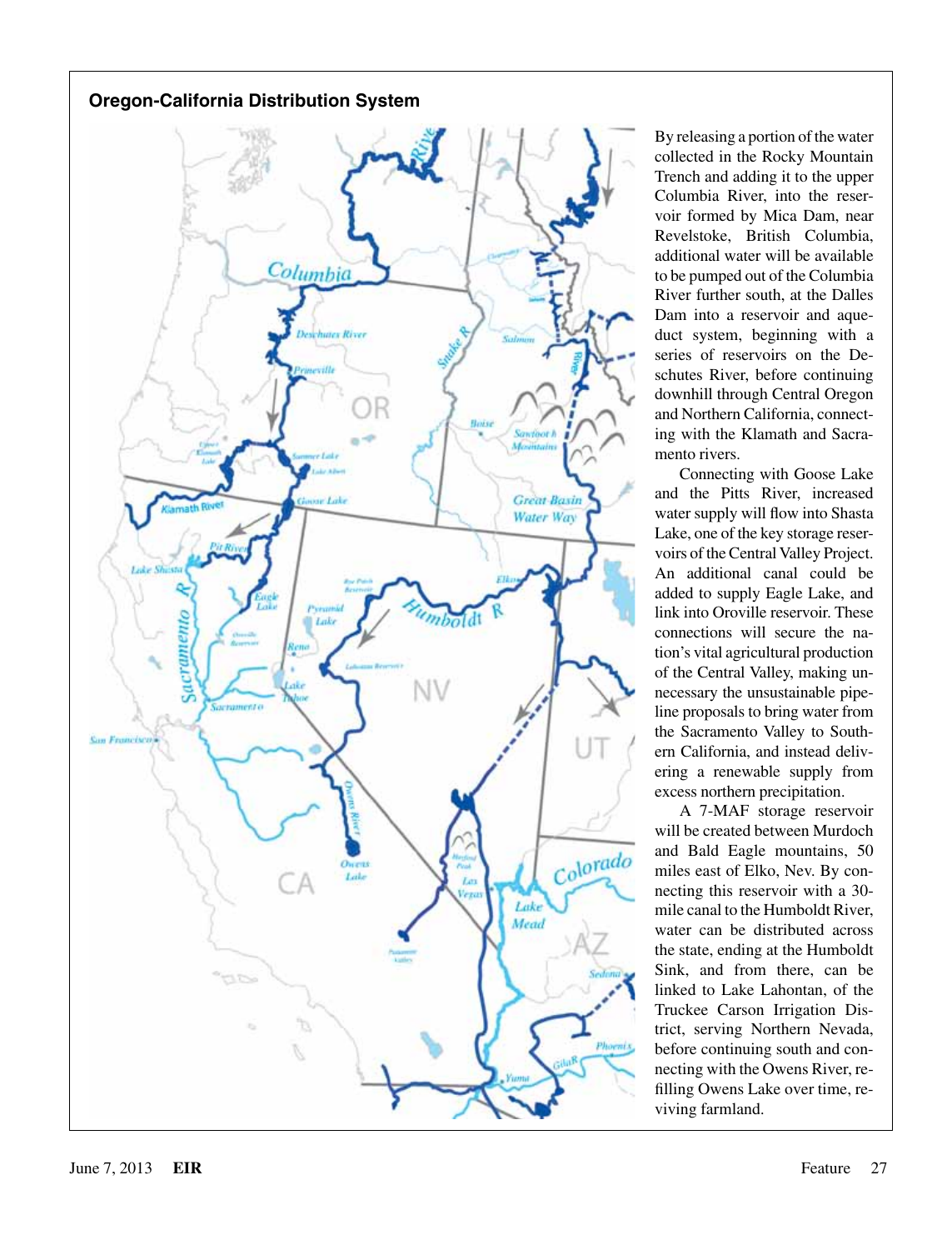

Water in the Canadian Prairie Canal will link up with the Missouri River at Lake Sakewea, as well as running along the Laurentian Continental Divide through the Dakotas, before connecting with the Mississippi River. These inputs into the Missouri and Mississippi systems will make feasible the following flood diversion projects.

1. Missouri River flood water will be diverted just downstream of the Fort Randall Dam, and pumped up a series of reservoirs on the Niobrara River. From there, water will run through a canal engineered to intersect key locations of the Ogallala Aquifer, supplying the Great Plains with water.

2. Missouri River flood water will be back-pumped from the north side of Kansas City, Kan., along the Kansas River before being piped to Hutchinson, Kan., where a world-class water purification plant could be built to purify water to the degree needed to discharge water into the Ogallala Aquifer. Water could also be added to the Arkansas River, along with any other programmed flow of water into the river from other elements of the system.

3. Mississippi River flood water could be diverted according to specific elements of the Texas Water plan, intersecting other plans.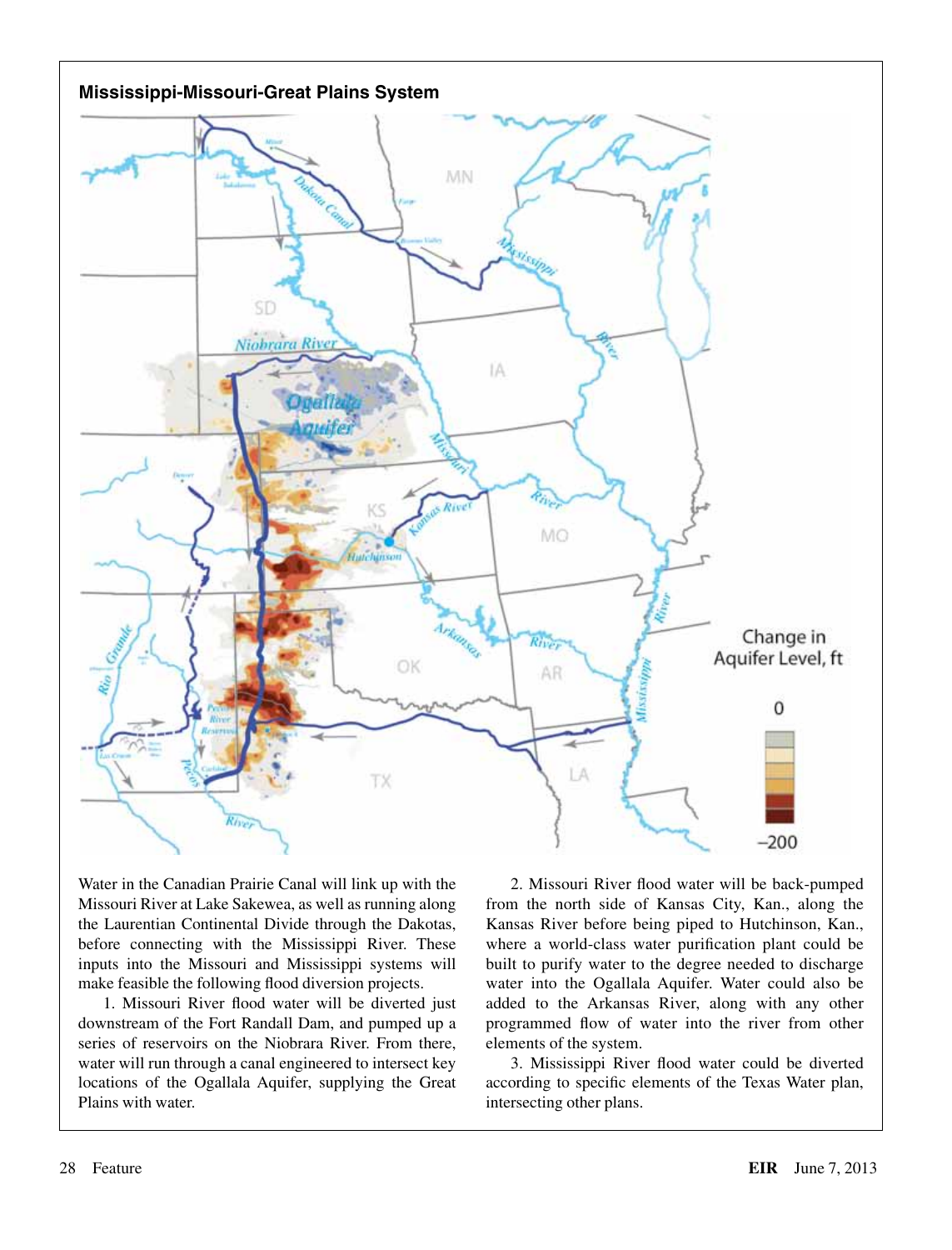#### **Conclusion: NAWAPA XXI Imperative**

Such a system must be begun to be constructed in the next few years. Government negotiations must begin with Canada and Mexico, with the goal of a joint credit and cooperation agreement by the United States for the building of NAWAPA XXI over a period of 15-20 years.

NAWAPA XXI will make it possible for the nations of North America to increase their agricultural and in-

are required:

Lumberers

#### **Seven Million Jobs**

dustrial power into the foreseeable future, rather than undergo self-cannibalization and allow whole sections of the United States to be shut down and depopulated.

Studies on the negative impacts of dam-building should be thrown aside. The failure to build the project has had the worst effects of all: the collapse of food production, abandonment of land, decreasing production and industry, and the threatened shutdown of



The historical development of the biosphere shows the stunning error of the over-population ideology. Increasing consumption of resources and energy in each evolutionary step of the biosphere has been the rule, made possible not by simply increasing consumption, but by increasing the supply through additions of new principles and new complexity to the system. Mankind's own technological advancement has mirrored this evolutionary process, something impossible for other animal species: Scientific discoveries and their application create new organizations, accessibility, and coordination of resources, as well as wholly new resources.

A society that willfully imposes an ideology that collapses its own growth process—an ideology at odds



CON

# MANUFACTURERS

Manufactures required to provide the following machinery and raw materials will be in high demand.

**CONSTRUCTION** For construction of storage reservoirs, canals, aqueducts, pipelines, pumping stations, power stations, lock and barge transit corridors, rail roads, and bridges

**Heavy Equipment Operators** 

**Transmission Line Workers** 

**Power Generation Crews** 

**Switch Gear Operators** 

**Power Generation Equipment Large Capacity Pumps.** Valving, Fittings, Intake and Discharge Headers **Environmental Enclosures Large Capacity Trucks** 500 ton capacity cranes

Excavating. **Tunnel Boring and Drilling Machines** transmission lines structures englosures site development

**Electrical Workers** 

**Concrete Workers** 

**Cement Workers** 

**Pipe Fitters** 

Carpenters

**Large Motors** forbay penstocks head gates turbine wheels generating units switchgear

**Ironworkers** 

**Millwrights** 

Linemen

Laborers



# **ENGINEERS**

**Hydrological Engineers Structural Engineers Material Science Engineers Metallurgical Engineers Mechanical Engineers** 

**Chemical Engineers Nuclear Engineers** and Technicians Foundry and **Forging Specialists** 

Draftsmen **Civil Engineers Rail Engineers Electrical Engineers** 



# **SCIENTISTS**

**Deep Aquifer Specialists** Cartographers Geologists **Soil Scientists** 

Mineralogists **Vulcanists Biologists Foresters** 

**Hydrologists** Limnologists Seismologists **Surveyors**